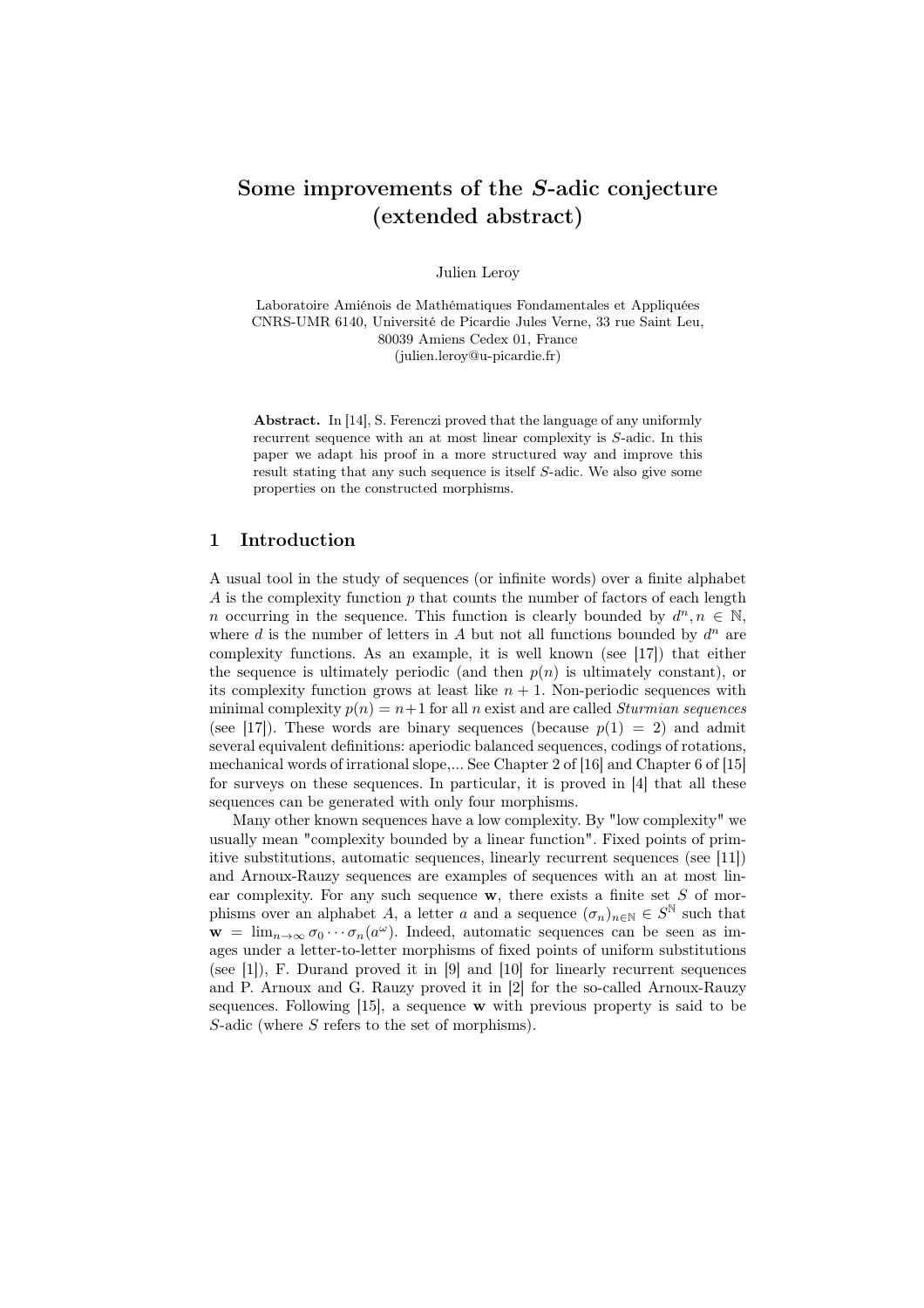As mentioned in [15], the S-adic conjecture is the existence of a condition C such that "a sequence has an at most linear complexity if and only if it is a S-adic sequence verifying  $C<sup>n</sup>$ . It is not possible to avoid considering a particular condition since, for instance, there exist fixed points of morphisms with a quadratic complexity (see [18]) and moreover, J. Cassaigne recently showed that there exists a set of morphisms S over an alphabet  $A \cup \{l\}$  (where l is a special letter that does not belong to the alphabet  $A$ ) such that any sequence over  $A$  is S-adic (see [6]).

In [14], before Cassaigne's constructions, S. Ferenczi used some other techniques to prove a kind of "only if" part of the conjecture for a weaker version of S-adicity. Indeed, he proved that the language of a uniformly recurrent sequence w with an at most linear complexity is  $S$ -adic in the sense that for any factor  $u$ of w, there is a non-negative integer n such that u is a factor of  $\sigma_0 \sigma_1 \cdots \sigma_n(a)$ with  $\sigma_0 \sigma_1 \cdots \sigma_n \in S^*$ . Theorem 2 states precisely this result which was originally expressed in terms of symbolic dynamical systems. In this paper, we avoid the language of dynamical systems and try to highlight all the key points of the proof of Theorem 2. Then, adapting his methods, we improve this result by proving Theorem 1 and give some properties on the S-adic representation that could help stating the condition C.

**Theorem 1.** Let  $w$  be a sequence over an alphabet A. If  $w$  has an at most linear complexity then  $w$  is a S-adic sequence satisfying Properties 1 to 4 (see Section 5.2) for a finite set  $S$  of non-erasing morphisms such that for all letters a in A, the length of  $\sigma_0 \sigma_1 \cdots \sigma_n(a)$  tends to infinity with n (this property will be called the  $\omega$ -growth Property).

**Theorem 2 (Ferenczi [14]).** Let w be a uniformly recurrent sequence over an alphabet A with an at most linear complexity. There exist a finite number of morphisms  $\sigma_i$ ,  $1 \leq i \leq c$ , over an alphabet  $D = \{0, \ldots, d-1\}$ , an application  $\alpha$  from D to A and an infinite sequence  $(i_n)_{n\in\mathbb{N}}\in\{1,\ldots,c\}^{\mathbb{N}}$  such that  $\inf_{0\leq r\leq d-1}\vert\sigma_{i_0}\sigma_{i_1}\cdots\sigma_{i_n}(r)\vert$  tends to infinity if  $n$  tends to infinity and any factor of  $\overline{\mathbf{w}}$  is a factor of  $\alpha \sigma_{i_0} \sigma_{i_1} \cdots \sigma_{i_n}$  (0) for some n.

This paper is organized as follows. In Section 2, we recall the definition of S-adicity and present some results and examples about the conjecture and about the complexity of some particular S-adic sequences. In particular, using a similar technique as in [12] we give an upper bound for the complexity of some S-adic sequences. Section 3 talks about Rauzy graphs. We recall their definition and explain how they evolve. Section 4 presents Ferenczi's methods in a general case and we present a sketch or the proof of Theorem 1 in Section 5. Section 6 concludes the paper with some remarks. Observe that due to lack of space, most of the proves are not included to the paper.

# 2 S-adicity and factor complexity

For basic notions about combinatorics on words, we refer to books like [1], [5], [15], [16] or [19]. In this paper, sequences (or infinite words) are denoted by bold letters and finite words by normal letters.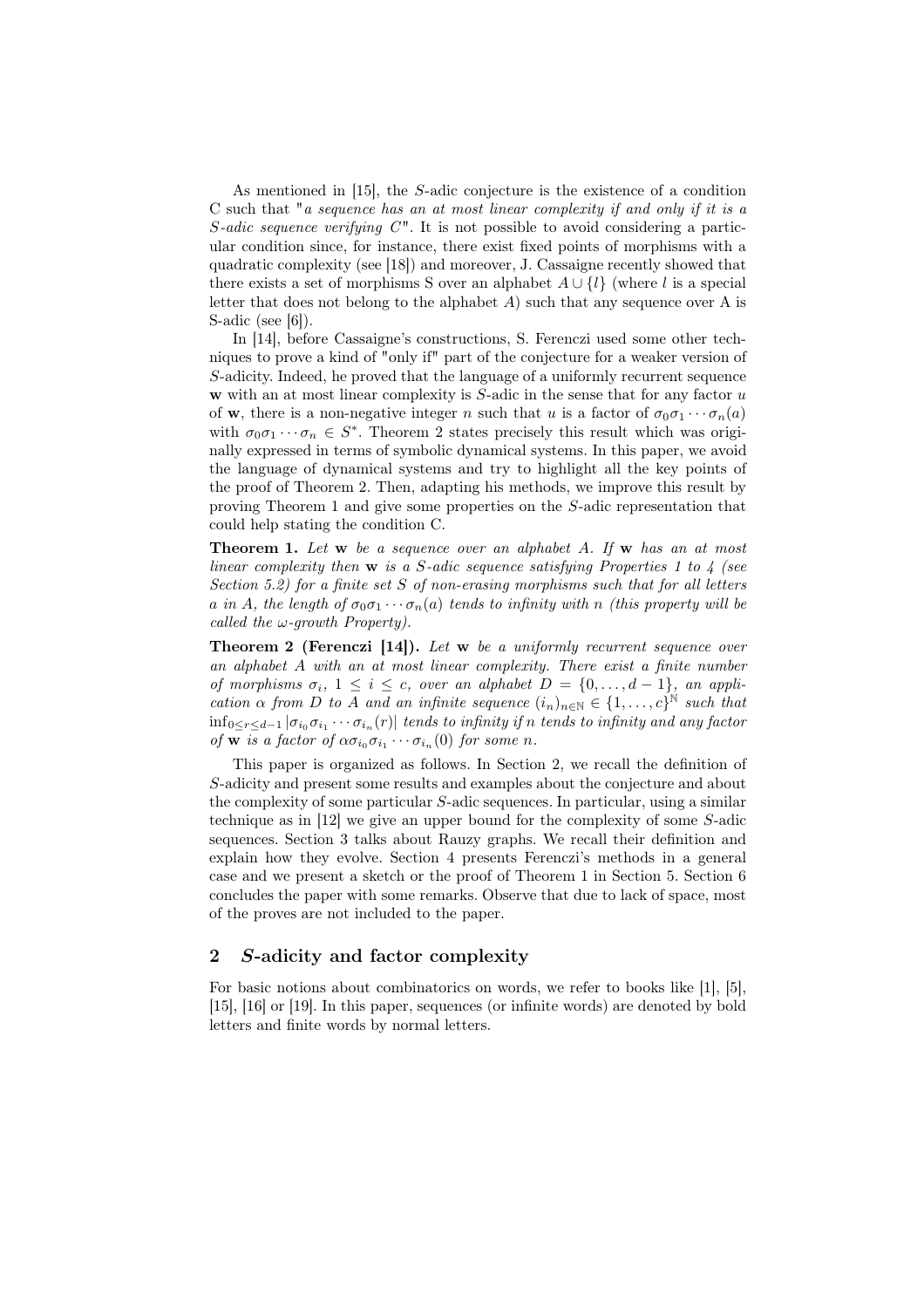The notion of S-adic sequence generalizes the notion of fixed point of morphism. Let w be a sequence over a finite alphabet A. An adic representation of **w** is given by a sequence  $(\sigma_n : A_{n+1} \to A_n^*)_{n \in \mathbb{N}}$  of morphisms and a sequence  $(a_n)_{n\in\mathbb{N}}$  of letters,  $a_i \in A_i$  for all i such that  $\lim_{n\to+\infty} |\sigma_0\sigma_1\cdots\sigma_n(a_{n+1})| = +\infty$ ,  $A_0 = A$  and

$$
\mathbf{w} = \lim_{n \to +\infty} \sigma_0 \sigma_1 \cdots \sigma_n (a_{n+1}^{\omega}).
$$

The sequence  $(\sigma_n)_{n\in\mathbb{N}}$  is the *directive word* of the representation. Let S be a finite set of morphisms. We say that w is S-adic (or that w is directed by  $(\sigma_n)_{n\in\mathbb{N}}$ ) if  $(\sigma_n)_{n\in\mathbb{N}}\in S^{\mathbb{N}}$ . In the sequel, we will say that a sequence w is S-adic if there is a finite set S of morphisms such that w is directed by  $(\sigma_n)_{n\in\mathbb{N}}\in S^{\mathbb{N}}$ .

#### Proposition 1 (Cassaigne). Every sequence admits an adic representation.

*Proof.* Let  $\mathbf{w} = \mathbf{w}_0 \mathbf{w}_1 \cdots$  be a sequence over a finite alphabet A and let l be a letter that does not belong to A. For each letter  $a$  in  $A$  we define the morphism  $\sigma_a$  from  $(A \cup \{l\})^*$  to itself that maps l to la and maps every other letter b to itself. We also define the morphism  $\varphi$  from  $A \cup \{l\}$  to A by  $\varphi(l) = \mathbf{w}_0$  and  $\varphi(b) = b$  for all b in A. Then we have  $\mathbf{w} = \lim_{n \to +\infty} \varphi \sigma_{\mathbf{w}_1} \sigma_{\mathbf{w}_2} \cdots \sigma_{\mathbf{w}_n} (l^{\omega}).$ 

A word  $u$  has an *occurrence* at position  $i$  in a (finite or infinite) word  $w$  (or occurs in w) if  $w_iw_{i+1}\cdots w_{i+|u|-1} = u$ . The factor  $w_iw_{i+1}\cdots w_j$  of a word w,  $i \geq 1, j \leq |w|$ , is denoted by  $w[i, j]$ . The *language* of a sequence w is the set of factors of w; it is denoted by  $L(\mathbf{w})$ . For each  $n \in \mathbb{N}$ , we note  $L_n(\mathbf{w})$  the set of factors of length n in **w**, i.e.,  $L_n(\mathbf{w}) = L(\mathbf{w}) \cap A^n$ .

The *complexity function* of a sequence **w** is the function  $p_w$  (or simply p) that counts the number of factors of a given length in **w**, i.e.,  $p_{\mathbf{w}}(n) = \#L_n(\mathbf{w})$ . See Chapter 4 of [5] for a survey on this function.

#### 2.1 Some examples of sub-linear S-adic sequences

A sequence is said to have an at most linear complexity (or sub-linear complexity) if there is a constant C such that  $p(n) \leq C_n$  for all n. In [7], Cassaigne proved Theorem 3 which is a key point in the proof of Theorem 1.

Theorem 3 (Cassaigne). A sequence w has an at most linear complexity if and only if the first difference of its complexity  $(p_{\mathbf{w}}(n+1) - p_{\mathbf{w}}(n))$  is bounded.

Note that the first difference of complexity is closely related to special factors (see [8]). A factor u of **w** is *right special* (resp. *left special*) if there are two letters a and b in A such that ua and ub (resp. au and bu) belong to  $L(\mathbf{w})$ . It is bispecial if it is right and left special. For a word u in  $L(\mathbf{w})$ , if  $\delta^+u$  (resp.  $\delta^-u$ ) denotes the number of letters a in A such that ua (resp. au) is in  $L(\mathbf{w})$ , we have

$$
p_{\mathbf{w}}(n+1) - p_{\mathbf{w}}(n) = \sum_{u \in L_n, \ u \text{ right special}} \underbrace{(\delta^+ u - 1)}_{\geq 1} \tag{1}
$$

$$
= \sum_{u \in L_n, \ u \text{ left special}} \underbrace{(\delta^- u - 1)}_{\geq 1} \tag{2}
$$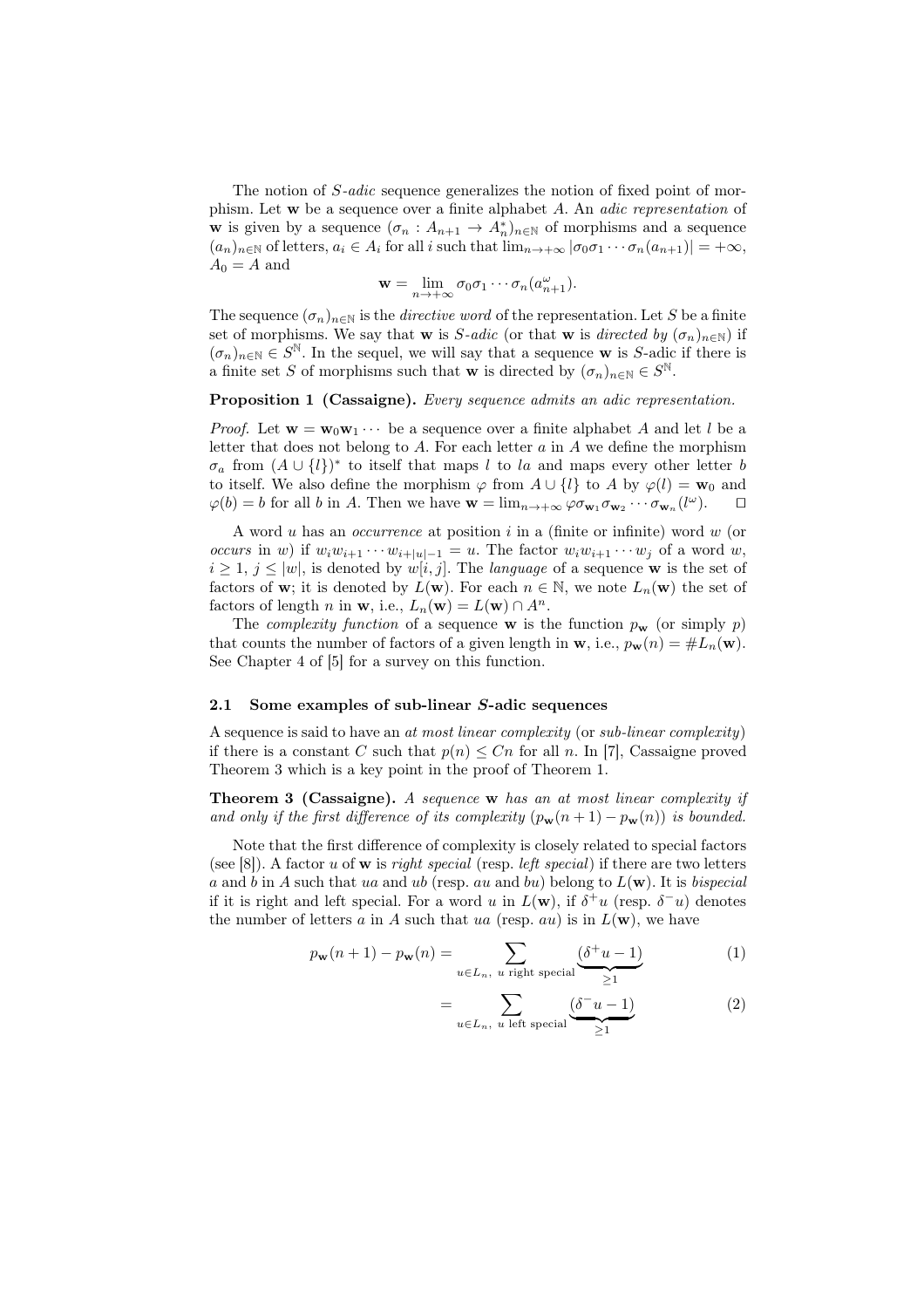G. A. Hedlund and M. Morse proved in ([17]) that either  $p(n)$  is ultimately constant (and corresponds to ultimately periodic sequences) or grows at least like  $n + 1$ . We could easily show that ultimately periodic sequences are S-adic with  $\#S = 2$ . Sturmian sequences are binary infinite aperiodic sequences with minimal complexity  $p(n) = n + 1$  for all n. Let  $\tau_a$ ,  $\tau'_a$ ,  $\tau_b$  and  $\tau'_b$  be morphisms over the alphabet  $\{a, b\}$  defined by  $\tau_a(a) = a, \tau_a(b) = ab, \tau_b(a) = ba, \tau_b(b) = b$ ,  $\tau'_a(a) = a, \tau'_a(b) = ba, \tau'_b(a) = ab$  and  $\tau'_b(b) = b$ . It is proved in [4] that all Sturmian sequences are  $\{\tau_a, \tau'_a, \tau_b, \tau'_b\}$ -adic such that if **w** is a Sturmian sequence coding the line  $y = \alpha x + \rho$ , then its directive word is completely determined by the coefficients of the continued fraction of  $\alpha$  and by the *Ostrowski expansion* of  $\rho$  (see [3] for more details about the Ostrowski expansions).

Proposition 2 is a generalization of a result due to Durand (Proposition 2.1 in [10] states it for  $d(n) = D \in \mathbb{N}$  for all n).

Proposition 2. Let w be a S-adic sequence over an alphabet A such that all morphisms in S are non-erasing. Suppose that  $\inf_{c \in A_{n+1}} |\sigma_0 \sigma_1 \cdots \sigma_n(c)|$  tends to infinity and there exists a function  $d : \mathbb{N} \to \mathbb{R}^+$  such that

$$
|\sigma_0 \sigma_1 \cdots \sigma_{n+1}(b)| \leq d(n) |\sigma_0 \sigma_1 \cdots \sigma_n(c)|
$$

for all  $b \in A_{n+2}$ ,  $c \in A_{n+1}$  and  $n \in \mathbb{N}$ . Then  $p_y(n) \leq (\#A)^2 nd(n)$ .

The proof is similar to the proof of Proposition 2.1 in [10].

If all morphisms  $\sigma$  in S are uniform (that is  $|\sigma(a)| = k$  for all letters a), then Proposition 2 holds for  $d(n) = D = \max_{\sigma \in S} |\sigma(a)|$  and it is a corollary of it that automatic sequences (that are images under letter-to-letter morphisms of fixed points of uniform morphisms) have an at most linear complexity.

Recall that a S-adic sequence is *primitive* if there is an integer  $s_0$  such that for all integers r and all letters b in  $A_r$  and c in  $A_{r+s_0+1}$ , the letter b occurs in  $\sigma_r \sigma_{r+1} \cdots \sigma_{r+s_0}(c)$ . Using Proposition 2, Durand proved that any primitive S-adic sequence has an at most linear complexity. He also gave a S-adic characterization of linearly recurrent sequences stating that a sequence is linearly recurrent if and only if it is a primitive and proper S-adic sequence.. Recall that a linearly recurrent sequence is a uniformly recurrent sequences for which there is a constant  $K$  such that the gaps between two successive occurrences of a factor u is bounded by K|u| and a S-adic sequence is proper if for all morphisms  $\sigma_n$  in  $(\sigma_n)_{n\in\mathbb{N}}\in S^{\mathbb{N}}$ , there are two letters a and b in  $A_n$  such that  $\sigma(c)\in aA_n^*b$  for all letters c in  $A_{n+1}$ .

#### 2.2 On the importance of directive words for some S-adic sequences

As we have seen in Section 2.1, for some set S of morphisms, any S-adic sequence has an at most linear complexity. Examples of such sets are those containing only uniform morphisms or only strongly primitive morphisms (that is every letter a occurs in every image  $\sigma(b)$ ). We could also prove that any  $\{\varphi, \mu\}$ -adic sequence is linearly recurrent, with  $\varphi$  and  $\mu$  being respectively the Fibonacci morphism and the *Thue-Morse morphism* defined by  $\varphi(a) = ab$ ,  $\varphi(b) = a$ ,  $\mu(a) = ab$  and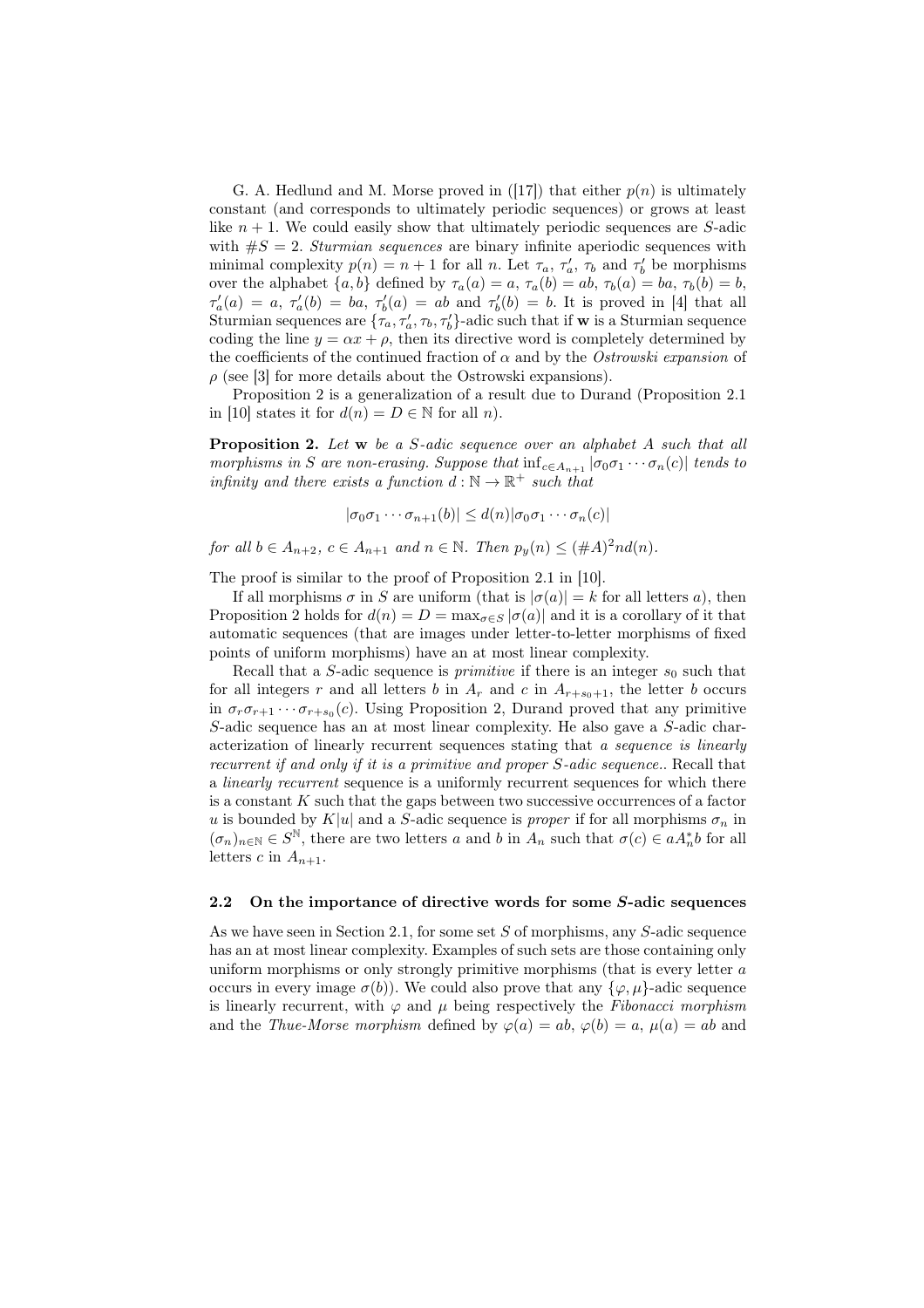$\mu(b) = ba$ . However this is not true for any set S. There are some sets for which the directive words are important (think to Proposition 1) and even some sets for which any S-adic sequence does not have an at most linear complexity (for example the sets  $S = \{\sigma\}$  such that  $\sigma$  has fixed points with quadratic complexity  $(see [18]).$ 

Next example presents a set  $S$  of morphisms such that the  $S$ -adic sequences have or not an at most linear complexity depending on their directive words.

Example 1. Consider  $S = {\alpha, \mu}$  with  $\alpha$  defined by  $\alpha(a) = aab$  and  $\alpha(b) = b$  and  $\tau$  which is the Thue-Morse morphism. Let  $(k_n)_{n\in\mathbb{N}}$  be a sequence of non-negative integers and let w be the S-adic sequence

$$
\mathbf{w} = \lim_{n \to +\infty} \alpha^{k_0} \mu \alpha^{k_1} \mu \cdots \alpha^{k_n} (a^{\omega}).
$$
 (3)

**Lemma 1.** The S-adic sequence **w** defined in (3) has an at most linear complexity if and only if the sequence  $(k_n)_{n\in\mathbb{N}}$  is bounded. However, even for unbounded sequences  $(k_n)_{n\in\mathbb{N}}$ , there is an increasing sequence  $(m_n)_{n\in\mathbb{N}}$  of non-negative integers such that  $p(m_n) \leq 4m_n$  for all n.

### 2.3 An interesting condition

As mentioned in the introduction, the S-adic conjecture is the existence of a condition C such that  $w$  has an at most linear complexity if and only if  $w$  is a S-adic sequence satisfying condition C.

In the case of fixed points of morphisms  $\sigma^{\omega}(a)$ , it is proved in [18] that the complexity function can only have five asymptotic behaviors:  $O(1)$ ,  $O(n)$ ,  $O(n \log n)$   $O(n \log \log n)$  and  $O(n^2)$  and that the class of highest complexity  $O(n^2)$  can be reached only by morphisms  $\sigma$  admitting bounded letters, i.e., letters c such that the sequence  $(|\sigma^n(c)|)_{n\in\mathbb{N}}$  is bounded (as for the morphism  $\alpha$ in Example 1).

In Theorem 1 (and it was already the case in Ferenczi's paper [14]), we show that a sequence with an at most linear complexity is a S-adic sequence such that the length of  $\sigma_0 \sigma_1 \cdots \sigma_n (a_{n+1})$  tends to infinity as n increases for all sequences  $(a_n)_{n\in\mathbb{N}}$  of letters  $a_n \in A_n$ . Moreover, observe that almost all examples treated in previous sections satisfy this property: the only constructions that do not satisfy it are Cassaigne's constructions (Proposition 1).

Although this property is not necessary to have a low complexity (for example, the fixed point  $\gamma^{\omega}(0)$  with  $\gamma$  defined by  $\gamma(0) = 0010$  and  $\gamma(1) = 1$  has an at most linear complexity (see [13])), the growth of letters seems to be an important condition to have a *reasonably low* complexity. Let us call the  $\omega$ -growth Property the fact that the length of  $\sigma_0 \sigma_1 \cdots \sigma_n (a_{n+1})$  tends to infinity with n for all sequences  $(a_n)_{n\in\mathbb{N}}$  of letters  $a_n \in A_n$ . Note that it is clear from Lemma 1 that the  $\omega$ -growth Property is not sufficient and that we have to take care not only of the set S but also of the directive words of S-adic sequences.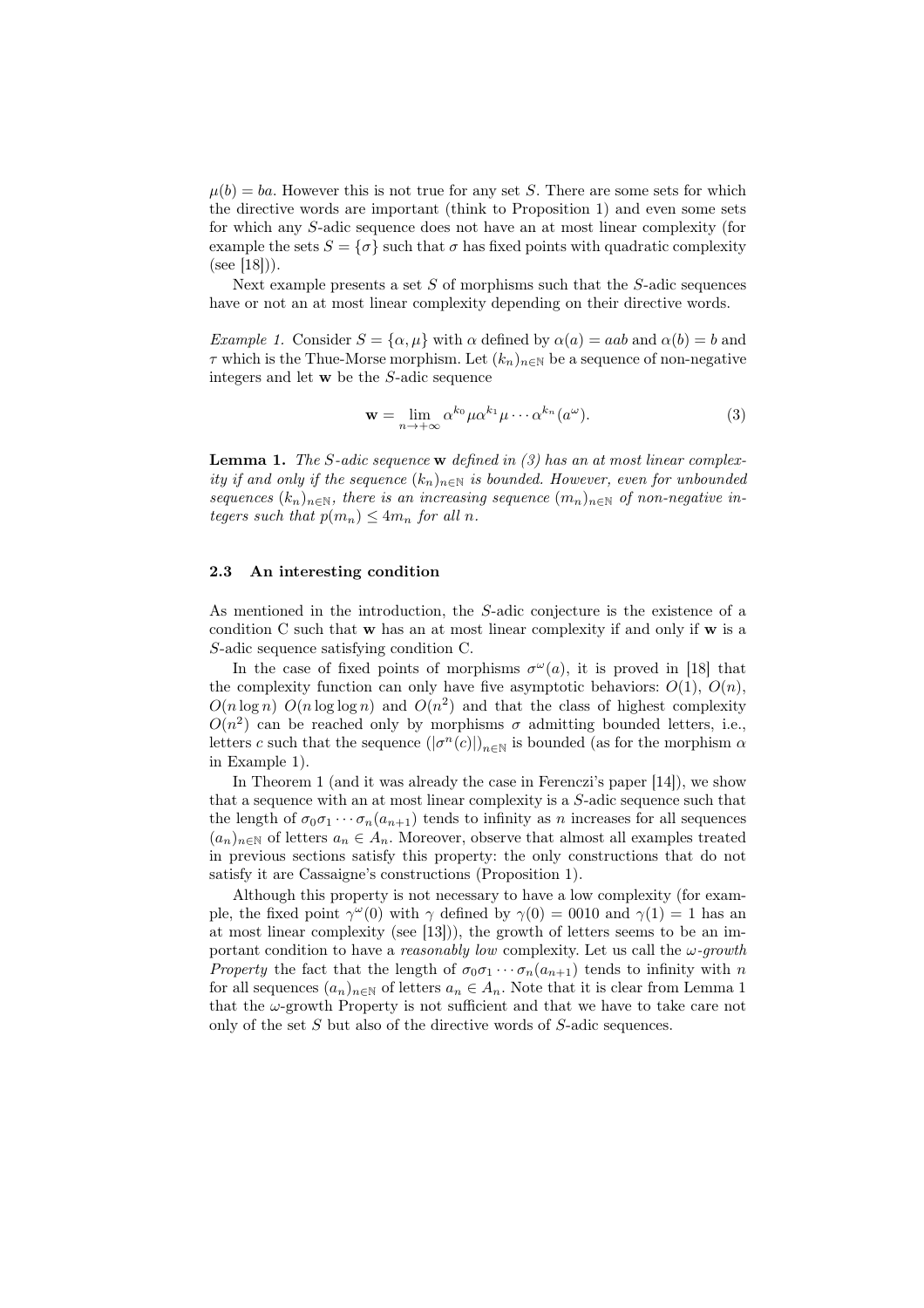#### 2.4 Beyond linearity

A consequence of Proposition 1 is that we cannot have an upper bound on the complexity of S-adic sequences like the one we have for fixed points of morphisms (see [18]). However we can still hope to have such a bound for  $S$ -adic sequences satisfying the  $\omega$ -growth Property. This question seems to be a new non-trivial problem. Although its study is not the purpose of this paper, we give an upper bound for S-adic sequences such that  $|\sigma(a)| \geq 2$  for all morphisms  $\sigma$  in S and all letters a in  $A_n$  (see Proposition 3 below). Techniques are similar to those used in [12] for D0L systems.

**Proposition 3.** Let w be a S-adic sequence over an alphabet A. Suppose that  $|\sigma(a)| \geq 2$  for all  $\sigma$  in S and all letters a. Then there is a constant C such that  $p(n) \leq C_n \log n$  for all integers n.

Example 2 shows that this bound is the best one we can obtain.

Example 2. Let  $\beta$  be the morphism on  $A = \{a, b, c\}$  defined by  $\beta(a) = abca$ ,  $\beta(b) = bb$  and  $\beta(c) = ccc$  and consider its fixed point  $\mathbf{w} = \beta^{\omega}(a)$ . It can be seen as a  $\{\beta\}$ -adic sequence satisfying the condition in Proposition 3 and we know from [18] that its complexity function satisfies  $C_1 n \log(n) \leq p_{\mathbf{w}}(n) \leq C_2 n \log(n)$ , with  $C_1, C_2 > 0$ .

# 3 Rauzy graphs

Proof of Theorem 1 is based on the evolution of Rauzy graphs. In this section, we recall this notion and explain how they evolve. First let us introduce some notation.

Let p be a path in a directed graph  $G = (V, E)$  (V is the set of vertices and E the set of edges). We denote the starting vertex by  $o(p)$  and the ending vertex by  $i(p)$ . These vertices are called the *extremities* of p and the other vertices are called *interior vertices*. The length of  $p$  is the number of edges composing it.

Let  $w$  be a sequence over an alphabet A. For each non negative integer  $n$ , we define the Rauzy graph of order n of  $\bf{w}$  (also called graph of words of length n), denoted by  $G_n(\mathbf{w})$  (or simply  $G_n$ ) is the directed graph  $(V(n), E(n))$ , where

- the set  $V(n)$  of vertices is the set  $L_n(\mathbf{w})$  of factors of length n of **w** and

- there is an edge from u to v if there are two letters a and b in A such that  $ub = av \in L_{n+1}.$ 

In the literature, there are different ways of labeling the edges. Indeed, the edges are sometimes labeled by the letter a, by the letter b, by the couple  $(a, b)$  or by the word  $av$ , i.e., the four following notation exist:

$$
u\stackrel{b}{\rightarrow} v\quad u\stackrel{\ }{\rightarrow} v\quad u\stackrel{b}{\rightarrow} v\quad u\stackrel{av}{\longrightarrow} v.
$$

For an edge  $(u, (a, b), v) = u \frac{b}{a} v$ , let us call a its *left label*, b its *right label* and  $ub = av$  its *full label*. Same definitions hold for labels of paths (left and right labels being words of same length as the considered path). In this paper we will mostly consider left labels.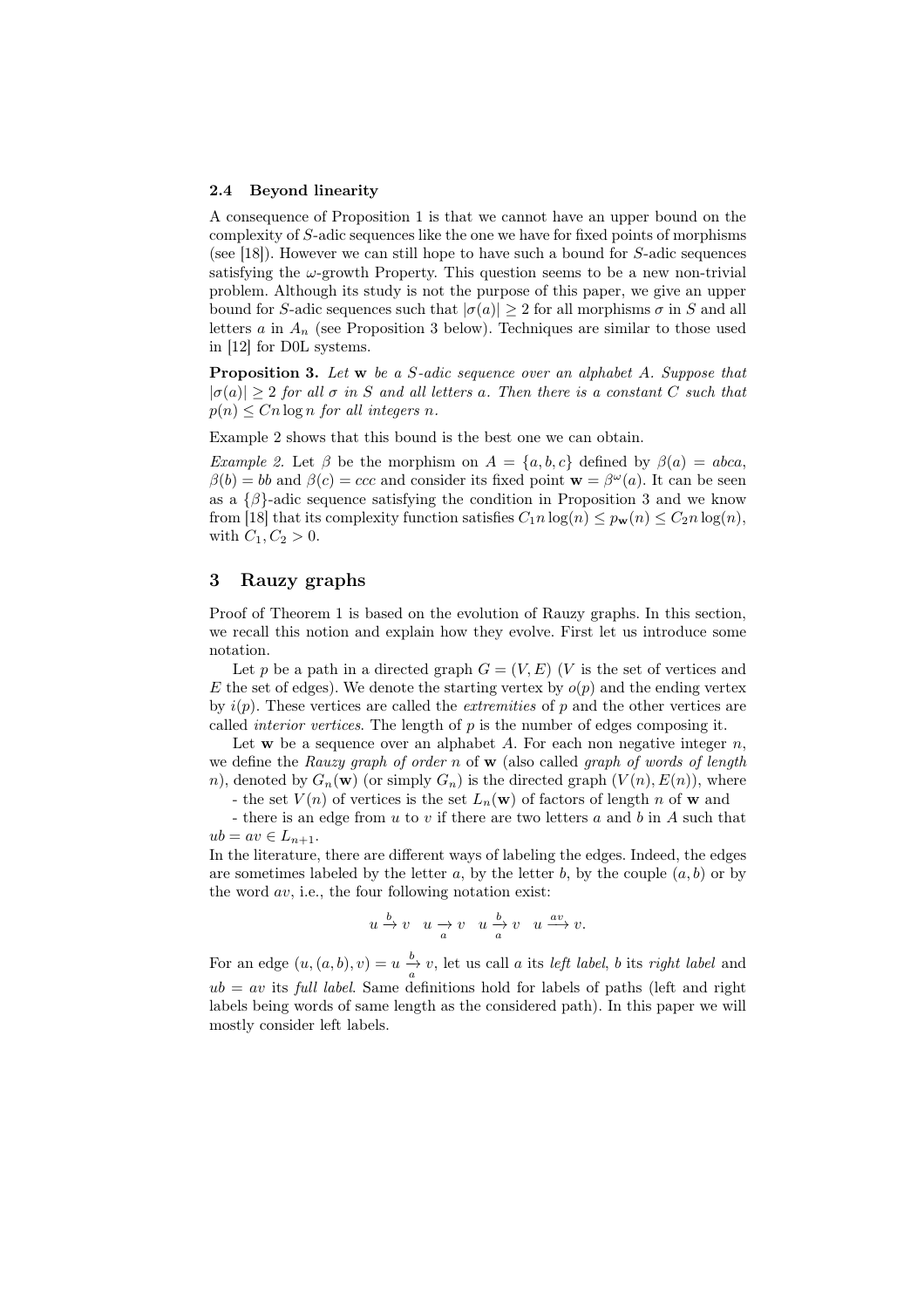Remark 1. A sequence is recurrent if and only if all its Rauzy graphs are *strongly* connected (that is for all vertices u and v of  $G_n$  there is a path p from u to v).

We say that a vertex  $v$  is *right special* (resp. *left special*, *bispecial*) if it corresponds to a right special (resp. left special, bispecial) factor.

By definition of Rauzy graphs, for all words u in  $L(\mathbf{w})$  and all integers  $n > |u|$ , there is a path p in  $G_n(\mathbf{w})$  whose full label is u. The contrary is not true, i.e., the full label of a path in  $G_n(\mathbf{w})$  is not always a factor of **w**. Hence, a path in a Rauzy graph is said to be *allowed* if its full label is a word in  $L(\mathbf{w})$ . Observe that any path  $p = (v_0, (a_1, b_1), v_1) \cdots (v_{\ell-1}, (a_{\ell}, b_{\ell}), v_{\ell})$  that does not contain any subpath  $(v_i, (a_{i+1}, b_{i+1}), v_{i+1}) \cdots (v_{j-1}, (a_j, b_j), v_j), i \ge 1, j \le \ell - 1$  with  $v_i$  left special and  $v_j$  right special is trivially allowed. Moreover, the following trivially holds.

**Proposition 4.** Let  $G_n$  be a Rauzy graph of order n and let v be a vertex of  $G_n$ . For all paths p and p' of length  $\ell \leq n$  such that  $o(p) = i(p') = v$ , the left label of  $p$  and the right label of  $p'$  are respectively prefix and suffix of  $v$ .

Proof of Theorem 1 is based on the evolution of Rauzy graphs (i.e., going from  $G_n$  to  $G_{n+1}$ ). As edges of  $G_n$  are exactly the words of  $L_{n+1}$ , we can write  $G_n$  as the directed graph  $(L_n, L_{n+1})$ . Then to get the Rauzy graph of order  $n + 1$ , it suffices to replace each edge of  $G_n$  by a vertex and to replace  $\frac{\rightarrow}{a} v \stackrel{b}{\rightarrow} a$ by  $av \frac{b}{a} v b$  whenever  $avb \in L(\mathbf{w})$ .

# 4 Segments, circuits and morphisms

Let w be an aperiodic and uniformly recurrent sequence over an alphabet A. In this section, we explain Ferenczi's methods to construct an adic representation of any factor of w. In his paper [14], Ferenczi defined the notion of  $n$ -segments (that we will call right n-segment; see below for the definition). For our result we need to define the notion of *left n-segment* that is a little bit different. However constructions are mostly the same as described in [14].

For each  $n \in \mathbb{N}$ , a left (reps. *right*) *n*-segment is a non empty path p in  $G_n(\mathbf{w})$  whose only left (resp. right) special vertices are its extremities  $o(p)$  and  $i(p)$ . When it is not explicitly stated, *n*-segment means left *n*-segment. Observe that any n-segment is trivially allowed.

As the Rauzy graphs of recurrent sequences are strongly connected, the set of n-segments is a covering of the set of edges of  $G_n$  in the sense that each edge belongs to at least one *n*-segment. Moreover, for each  $n$ , as there exists only a finite number of left special vertices in  $G_n$ , there exists only a finite number of n-segments.

For sequences with a "reasonably low" complexity, the number of left special factors increases much slower than the complexity. Consequently, we expect that the maximal length of  $n$ -segments will grow to infinity. Then, as the left labels fo n-segments are factors of the sequence, all factors of w of length smaller than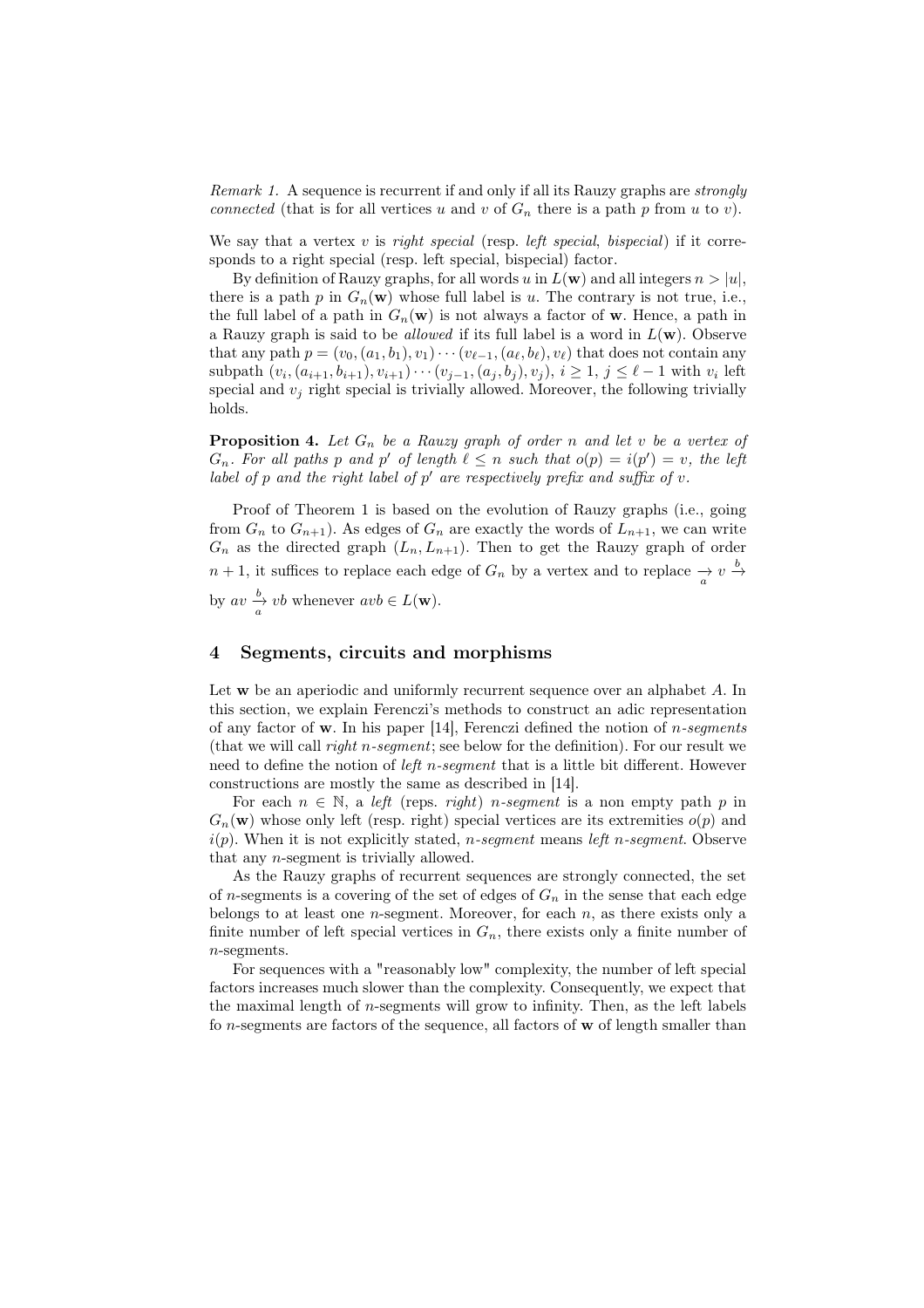some  $\ell$  will be factors of the label of the longest  $n_{\ell}$ -segment for some  $n_{\ell}$  large enough (due to the uniform recurrence). So now, let us study the behavior of n-segments as n increases. To this aim, we define a map  $\psi_n$  on the set of paths of  $G_n(\mathbf{w})$  in the following way. For each path p with left label u,  $\psi_n(p)$  is the set of paths  $p'$  in  $G_{n+1}(\mathbf{w})$  whose left label is u and such that  $o(p')$  and  $i(p')$  admit respectively  $o(p)$  and  $i(p)$  as a prefix. Roughly speaking, for a path p in  $G_n(\mathbf{w})$ ,  $\psi_n(p)$  is the set of paths in  $G_{n+1}(\mathbf{w})$  corresponding to p.

Lemma 2 here below — and also Lemmas 3, 4, 5 and 6 in next sections were already proved in [14]. However, all these lemmas were parts of the proof of Theorem 2. In this paper, we decided to structure the proof to smarten it up.

**Lemma 2 (Ferenczi).** Let w be a sequence over an alphabet A. Any  $(n + 1)$ segment of **w** is in the image under  $\psi_n$  of a concatenation of n-segments of w.

Lemma 2 defines some morphisms  $\sigma_n$  on the alphabets of *n*-segments. Indeed consider the set of *n*-segments as an alphabet  $A_n$ . We can construct some morphisms  $\sigma_n: A_{n+1} \to A_n^*$  that code the  $(n+1)$ -segments as concatenations of n-segments.

Remark 2. If a Rauzy graph  $G_n(\mathbf{w})$  does not contain any bispecial vertex, it determines exactly the graph  $G_{n+1}(\mathbf{w})$ . In this case, for all *n*-segments p in  $G_n(\mathbf{w})$ ,  $\#\psi_n(p) = 1$  and the  $(n + 1)$ -segments are exactly the elements of  $\bigcup \{\psi_n(p) \mid p = n\text{-segment}\}.$  Consequently the morphism  $\sigma_n$  as defined previously is simply a bijective and letter-to-letter morphism. Also note that if the alphabet of **w** is  $A = \{a_1, \ldots, a_k\}$ , the Rauzy graph  $G_0$  is as in Figure 1 so the left labels of the 0-segments are letters of A. In other words, we have  $A_0 = A$ .



**Fig. 1.** Rauzy graph  $G_0$  of any sequence over  $\{a_1, \ldots, a_k\}$ 

Remark 3. This type of constructions may be uninteresting. Indeed consider the case of sequences with maximal complexity (like the Champernowne sequence for example). As  $L(\mathbf{w}) = A^*$  for these sequences, all factors are left special and so all edges in  $G_n$  are *n*-segments. The morphisms coding the  $(n+1)$ -segments as concatenations of n-segments are therefore uniform of length 1. However we can prove that for sequences with an at most polynomial complexity, the maximal length of n-segments tends to infinity so these constructions make sense.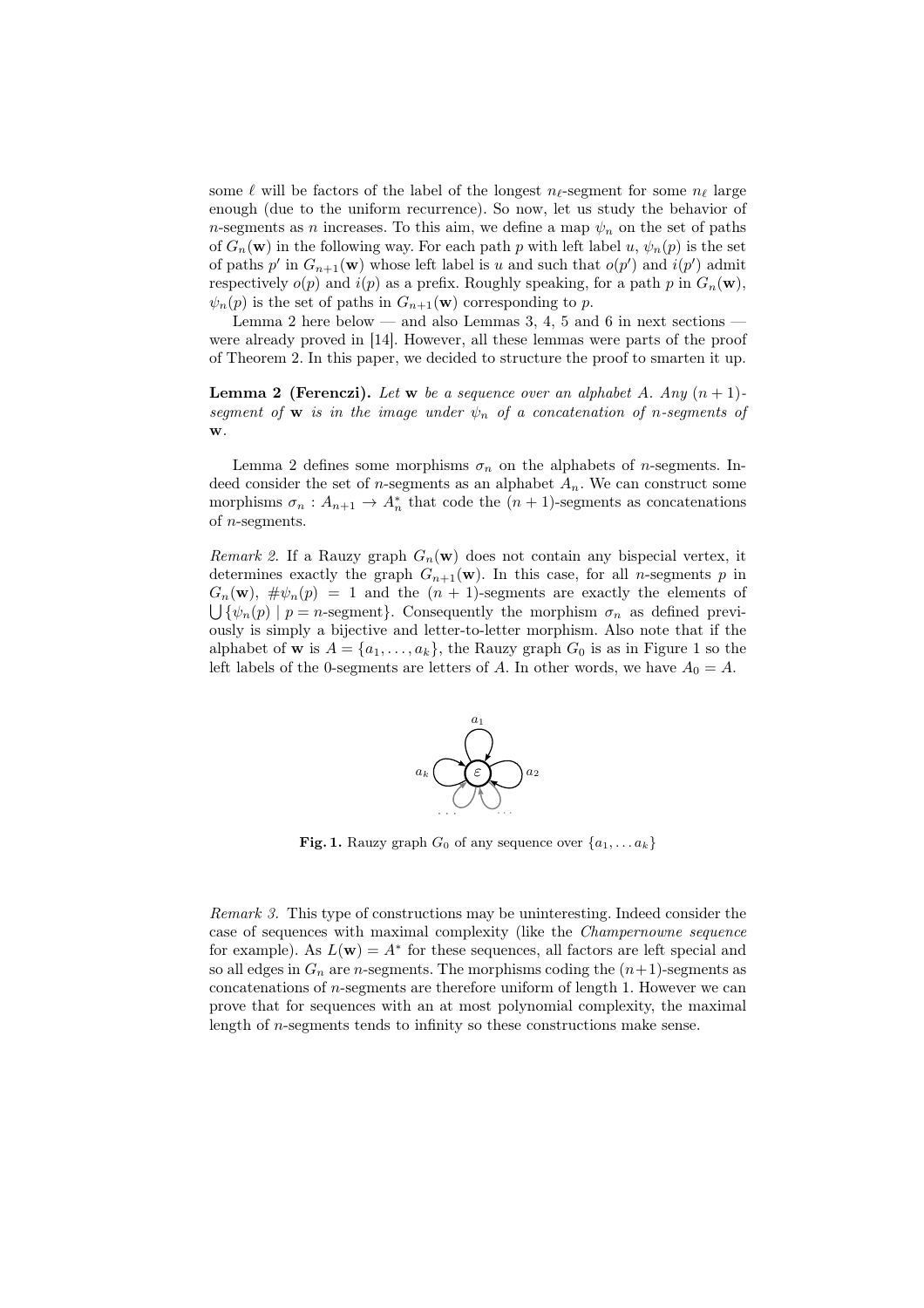Lemma 3 below is a key point of Theorem 1 but holds for any uniformly recurrent sequence (not only for those with an at most linear complexity). It is a consequence of Proposition 4 but first we need to recall the notions of  $n$ -circuit and of short and long segments or circuits introduced in [14].

By Lemma 2, the minimal length of *n*-segments is non-decreasing. If it is bounded, there is an integer  $N$  and a  $N$ -segment  $s$  such that for all integers  $n \geq N$ , there is a *n*-segment in  $\psi_n \psi_{n-1} \cdots \psi_N(s)$ . Such a segment is said to be short. Non-short n-segments are said to be long. Roughly speaking, a short n-segment will be a m-segment for all m greater then n while a long n-segment will only appear as a proper subpath of  $m$ -segments for  $m$  larger enough. Note that if  $p$  is a short *n*-segment and if for all integers  $k$ , we code a corresponding  $(n + k)$ -segment by  $\xi_k$  in  $A_{n+k}$ , we have  $\sigma_{n+k}(\xi_{k+1}) = \xi_k$  for all k.

A *n*-circuit is a non-empty path p in  $G_n(\mathbf{w})$  such that  $o(p) = i(p)$  is a left special vertex and any interior vertex of  $p$  is not  $o(p)$ . It is easy to be convinced that Lemma  $2$  can be adapted to *n*-circuits. Hence we can define *short* and *long* n-circuits similarly to short and long n-segments.

Lemma 3 (Ferenczi). Let w be a uniformly recurrent sequence over an alphabet A. For any non-negative integers n, there is no short n-circuit in  $G_n(\mathbf{w})$ .

Remark 4. A consequence of Lemma 3 is that for all integers  $\ell$ , there is an integer  $n_{\ell}$  such that any  $n_{\ell}$ -circuit has length greater than  $\ell$ .

## 5 Proof of Theorem 1

Let us recall Theorem 1 (properties will be stated in Section 5.2).

**Theorem 1.** Let w be an aperiodic and uniformly recurrent sequence over an alphabet A. If  $w$  has an at most linear complexity then it is a S-adic sequence satisfying the  $\omega$ -growth Property and Properties 1 to 4 for a set S of non-erasing morphisms.

### 5.1 S-adicity and  $\omega$ -growth Property

The next two Lemmas allow us to bound the cardinality of the set of morphisms. First consider that the *n*-segments are indexed such that we can write  $A_n =$  $\{0, 1, \ldots, s(n) - 1\}.$ 

**Lemma 4 (Ferenczi).** Let  $w$  be a sequence over an alphabet A. If  $w$  has an at most linear complexity, then there is constant C such that  $s(n) \leq C$  for all n.

Remark 5. A consequence of Lemma 4 is that the maximal length of n-segments tends to infinity as n increases. In other words, there is at least a long n-segment for each length n. Moreover, as two different n-segments  $p$  and  $q$  give rise to disjoint sets  $\psi_n(p)$  and  $\psi_n(q)$ , there are at most  $K\#A-1$  shorts segments (all order  $n$  included) so we can bound the length of short segments by some constant  $\ell$ .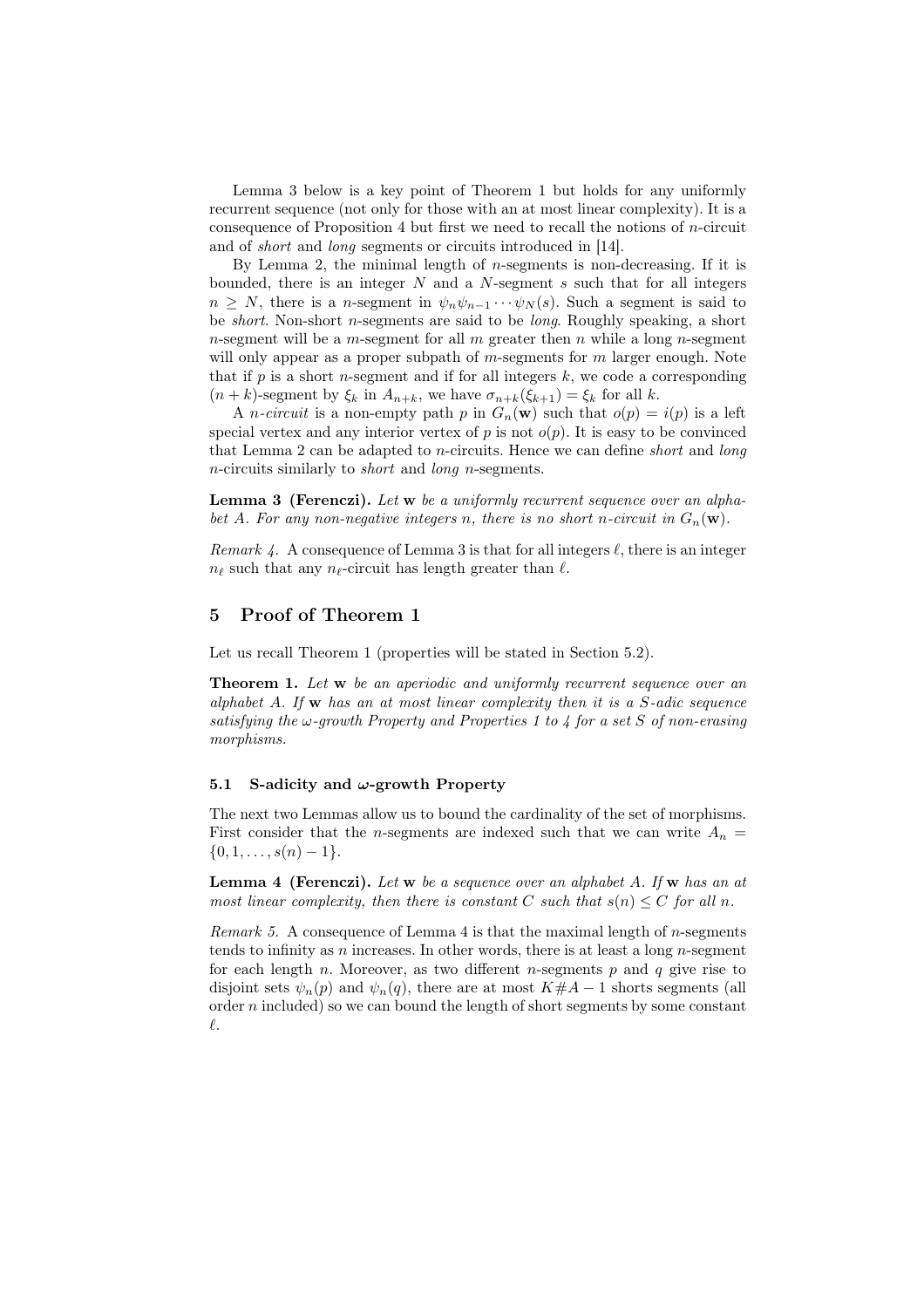Now let us improve Lemma 2 stating that the number of n-segments occurring in a  $(n+1)$ -segment is bounded. In this case we will construct only a finite number of morphisms because this only gives rise to morphisms of bounded length over a bounded alphabet.

Lemma 5 (Ferenczi). Let w be an aperiodic sequence over an alphabet A. If w is uniformly recurrent and has an at most linear complexity, then any  $(n+1)$ segment of **w** is the image under  $\psi_n$  of a concatenation of a bounded number of n-segments of w.

We need one more lemma to prove the S-adicity Property in Theorem 1. This last one is a consequence of Lemma 3 and it allow us to prove that the S-adic representation satisfies the  $\omega$ -growth Property.

Lemma 6 (Ferenczi). Let w be a uniformly recurrent sequence over an alphabet A. If w has an at most linear complexity, then in any path in  $G_n(w)$ , the number of consecutive short n-segments is bounded.

Now we can present a sketch of the proof the S-adicity property in Theorem 1.

Sketch of Proof. We consider the sequence  $\mathbf{w}' = \mathbf{\downarrow w}$  over  $A \cup \{\mathbf{\downarrow}\}\$  with  $\mathbf{\downarrow} \notin A$ . For all non-negative integers n, let  $A'_n$  be the set of allowed paths  $p = p_s p_l$  in  $G_n(\mathbf{w}')$  where  $p_l$  is a long n-segment and  $p_s$  is composed of consecutive short n-segments.

Lemma 2 can be adapted to paths in  $A'_{n+1}$ . Hence we can define some morphisms  $\tau_n: A'_{n+1} \to A'^{*}_n$  that code the paths in  $A'_{n+1}$  with the paths in  $A'_n$ . Let S be the set of morphisms  $\{\tau_n \mid n \in \mathbb{N}\}\.$  Using Lemmas 4, 5 and 6, we prove that  $\#S < +\infty$ 

As w is recurrent, all prefixes  $\mathbf{w}[0,n]$  are left special vertices in  $G_n(\mathbf{w}')$ . Let  $B_n$  denotes the set of paths p in  $A'_n$  with  $o(p) = \mathbf{w}[0, n-1]$ . For all n there is a paths p in  $B_n$  whose left label is a prefix of **w** and we have  $\tau_n(B_{n+1}) \in B_n^+ A_n^*$ . We conclude by stating the  $\omega$ -growth Property. □

#### 5.2 Properties of the morphisms

In this section we consider notation introduced in the proof of Theorem 1: w is an aperiodic and uniformly recurrent sequence over an alphabet A with an at most linear complexity,  $\mathbf{w}'$  is  $\sharp \mathbf{w}$  and  $\tau_n$  denotes the morphism from  $A'_{n+1}$  to  $A'_n$ . We also write  $A' = \bigcup_{n \in \mathbb{N}} A'_n = \{1, \ldots, D-1\}$  with  $D < +\infty$  and for all integers n and all words u in  $A'_n$ ,  $p^{(u)}$  denotes the path of  $G_n(\mathbf{w}')$  coded by u. Finally, N is the smallest integer such that all the short segments already exist in  $G_N$ . More precisely, N is such that if p is a short m-segment for  $m > N$  then there is a short N-segment q such that  $p \in \psi_{m-1}\psi_{m-2}\cdots\psi_N(q)$ .

**Lemma 7.** Let  $((\tau_n)_{n\in\mathbb{N}}\in S^{\mathbb{N}}, (b_n)_{n\in\mathbb{N}}\in A'^{\mathbb{N}})$  be the adic representation of w given by Theorem 1. Let a be a letter in  $A'_n$  that codes a path  $p_s p_l$  in  $G_n$  such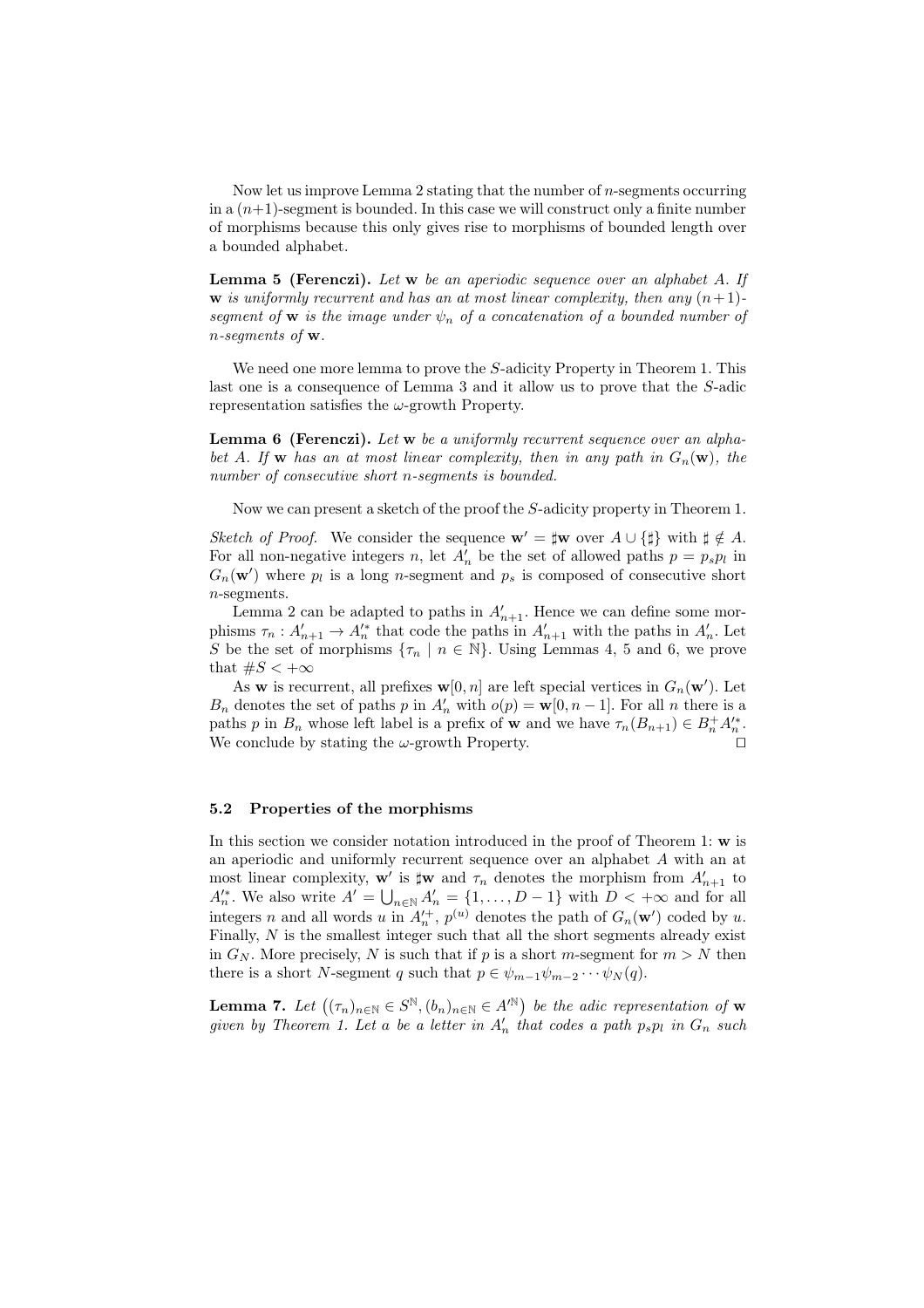that the path  $p_s$  composed of consecutive short n-segments is non-empty. If there is a letter b in  $A'_{n+1}$  and a word u in  $A'^{+}_{n}$  such that  $\tau_n(b) = ua$ , then the subpath of  $p^{(b)}$  that belongs to  $\psi_n(p^{(u)})$  is a concatenation of short  $(n + 1)$ -segment.

Property 1 is a consequence of Lemma 7 and of the definition of N.

Property 1. Let  $((\tau_n)_{n\in\mathbb{N}}\in S^{\mathbb{N}}, (b_n)_{n\in\mathbb{N}}\in A'^{\mathbb{N}})$  be the adic representation of w given by Theorem 1. For all integers  $n \geq N$ , if a is a letter in  $A'_n$  that codes a path  $p_s p_l$  in  $G_n$  such that the path  $p_s$  composed of consecutive short *n*-segments is non-empty, then for all letters b in  $A'_{n+1}$ ,  $\tau_n(b) \notin A'^+_n a$ .

Properties 2 and 2 are consequence of Property 1 and of the uniform recurrence.

Property 2. Let  $((\tau_n)_{n\in\mathbb{N}}\in S^{\mathbb{N}}, (b_n)_{n\in\mathbb{N}}\in A'^{\mathbb{N}})$  be the adic representation of w given by Theorem 1. For all integers  $n \geq N$  and all letters  $a \in A'_{n+1}$  and b in  $A'_n, \tau_n(a) \notin A'^*_{n}bA'^*_{n}bA'^*_{n}.$ 

Property 3. Let  $((\tau_n)_{n\in\mathbb{N}}\in S^{\mathbb{N}}, (b_n)_{n\in\mathbb{N}}\in A'^{\mathbb{N}})$  be the adic representation of w given by Theorem 1. For all integers  $n \geq N$ , all letters b and c in  $A'_n$  and all letters a and d in  $A'_{n+1}$ ,  $(\tau_n(a), \tau_n(d)) \notin A'^*_{n}bA'^*_{n}cA'^*_{n} \times A'^*_{n}cA'^*_{n}bA'^*_{n}$ .

Property 4 is a consequence of the uniform recurrence and of the  $\omega$ -growth Property.

Property 4. Let  $((\tau_n)_{n\in\mathbb{N}}\in S^{\mathbb{N}}, (b_n)_{n\in\mathbb{N}}\in A'^{\mathbb{N}})$  be the adic representation of w given by Theorem 1. For any non-negative integer r there is an integer  $s > r$ such that all letters b in  $A'_r$  occurs in  $\tau_r \tau_{r+1} \cdots \tau_s(c)$  for all letters c in  $A'_{s+1}$ .

As a corollary of Property 4, for all non-negative integers  $r$ , the sequence

$$
\mathbf{w}_r = \lim_{n \to +\infty} \tau_r \tau_{r+1} \cdots \tau_n(b_n)
$$

is uniformly recurrent (see Lemma 7 in [9]), where the letters  $b_n$  are defined at the end of the proof of Theorem 1.

# 6 Conclusions

First it is easy to see that Theorem 2 is a consequence of Theorem 1.

Now let us explain how this last result can easily be extended to bi-infinite sequences (i.e., to elements of  $A^{\mathbb{Z}}$ ). For any uniformly recurrent sequence w in  $A^{\mathbb{Z}}$ with an at most linear complexity, we consider the sequences  $\mathbf{w}_1 = \mathbf{w}[-\infty, -1] \sharp \in$  $(A \cup \{\sharp\})^{-\mathbb{N}}$  and  $\mathbf{w}_r = \sharp \mathbf{w}[0, +\infty] \in (A \cup \{\sharp\})^{\mathbb{N}}$ . Then we can construct some adic representations  $((\tau_n)_{n\in\mathbb{N}},(b_n)_{n\in\mathbb{N}}\in B'^{\mathbb{N}})$  and  $((\sigma_n)_{n\in\mathbb{N}},(c_n)_{n\in\mathbb{N}}\in C'^{\mathbb{N}})$  respectively for  $w_r$  and  $w_l$ . Indeed, the adic representation of  $w_r$  is given by Theorem 1 and for the adic representation of  $w_1$ , it suffices to replace the left *n*-segments by the right n-segments (with right labels). Then for all non-negative integers  $n$ , we extend the morphisms  $\tau_n$  and  $\sigma_n$  to  $B' \cup C'$  by fixing the new letters and we get the following adic representation of w:  $((\sigma_n \tau_n)_{n \in \mathbb{N}}, (c_n.b_n)_{n \in \mathbb{N}} \in (C' \times B')^{\mathbb{N}})$ .

Aknowledgements: I would like to thank Fabien Durand and Gwénaël Richomme for introducing me to this subject and for their numerous advices and remarks. I also want to thank Michel Rigo for his remarks.